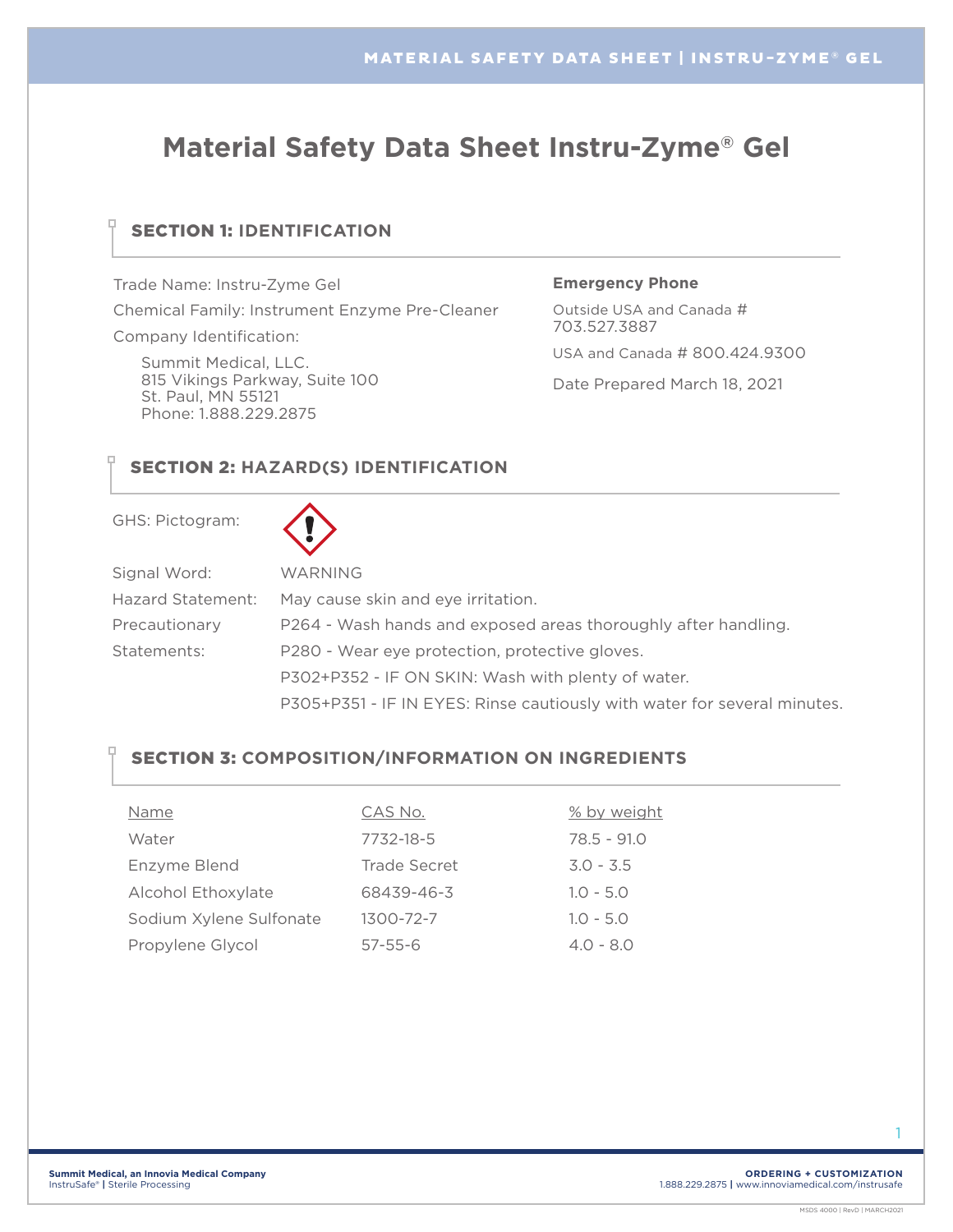### SECTION 4: **FIRST-AID MEASURES**

о

| Eye Contact:  | Immediately flush with cool water for at least 15 minutes. Seek medical<br>attention if irritation persists.                                                 |
|---------------|--------------------------------------------------------------------------------------------------------------------------------------------------------------|
| Skin Contact: | Immediately wash skin with soap and water for at least 15 minutes<br>while removing contaminated clothing. Seek medical attention if<br>irritation persists. |
| Ingestion:    | Do NOT induce vomiting. Drink cool water. Call a physician or poison<br>control center. Never give anything by mouth to an unconscious person.               |
| Inhalation:   | Move victim to fresh air. Seek medical attention immediately.                                                                                                |

### SECTION 5: **FIRE-FIGHTING MEASURES**

|                                  | Extinguishing Media: Use extinguishing measures appropriate to local circumstances and<br>surrounding environment.                                 |
|----------------------------------|----------------------------------------------------------------------------------------------------------------------------------------------------|
| Flash Point:                     | Not applicable.                                                                                                                                    |
| Auto Ignition:                   | Not applicable.                                                                                                                                    |
| <b>Specific Hazards:</b>         | Not flammable or combustible.                                                                                                                      |
| Special Protective<br>Equipment: | As in any fire, wear a self-contained breathing apparatus (SCBA),<br>approved according to NFPA / NIOSH or equivalent and full protective<br>gear. |

### SECTION 6: **ACCIDENTAL RELEASE MEASURES**

| Personal<br>Precautions:   | Keep personnel from entering spill area.                                                                                                                        |
|----------------------------|-----------------------------------------------------------------------------------------------------------------------------------------------------------------|
| Environmental:             | Avoid runoff into storm sewers, ditches and waterways.                                                                                                          |
| Method for<br>Containment: | Contain spills with an inert absorbent material, (sand, earth, vermiculite)<br>and place in container for disposal according to local and national regulations. |
| Methods for<br>Cleanup:    | Flush away traces with water and clean with mop or rags.                                                                                                        |

### SECTION 7: **HANDLING AND STORAGE**

Handling: Use with adequate ventilation. Avoid breathing vapors, spray or mist.

Storage: Store in a cool dry place. Keep partially used containers closed and away from heat and humidity. Do not exceed storage temperature of (50° C) 102° F. Keep out of reach of children.

Q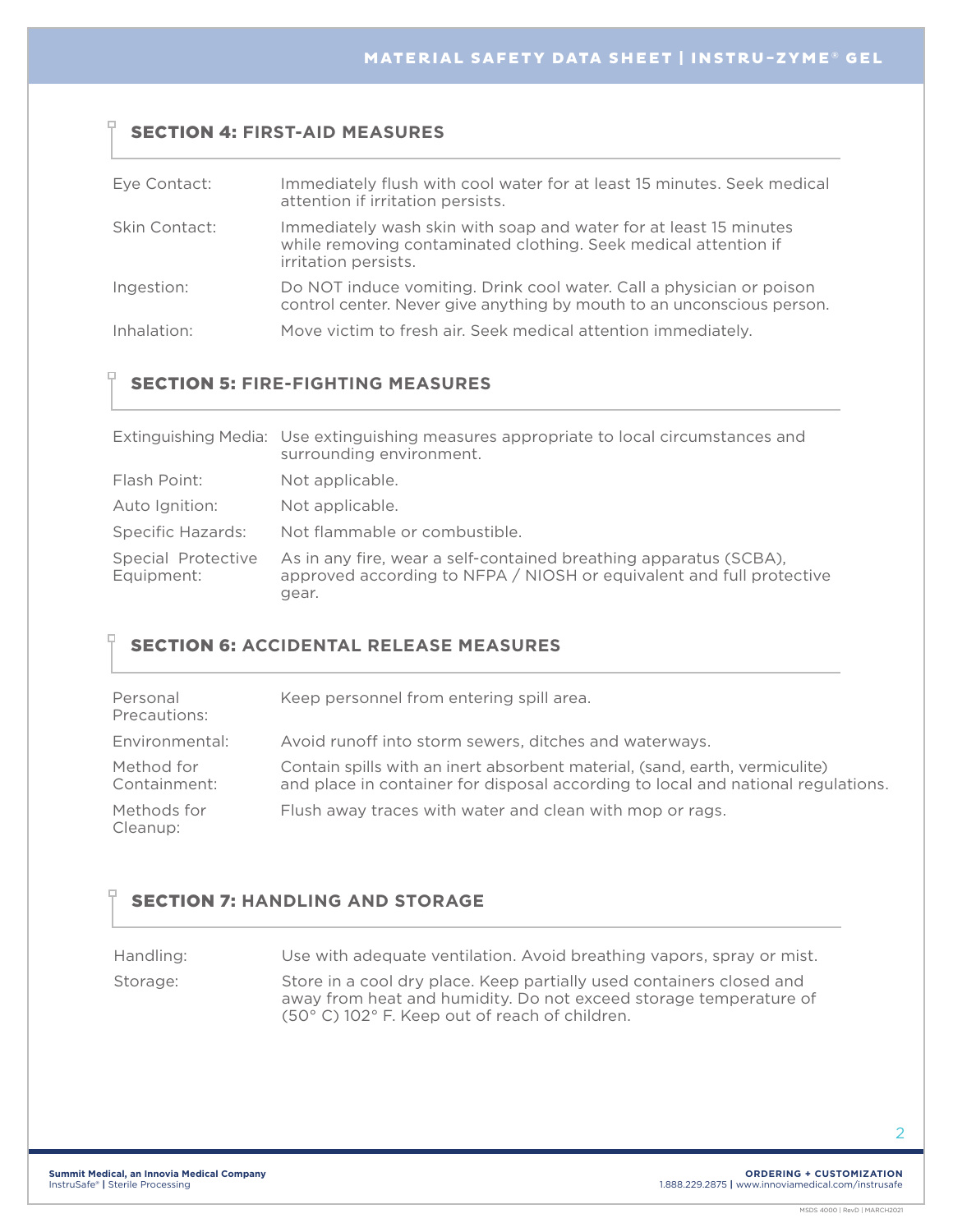#### ņ SECTION 8: **EXPOSURE CONTROLS / PERSONAL PROTECTION**

|                            | Engineering Controls: Good general ventilation should be sufficient.                     |
|----------------------------|------------------------------------------------------------------------------------------|
| Eye Protection:            | Safety glasses are recommended but not required.                                         |
| Skin Protection:           | Gloves are recommended but not required.                                                 |
| Respiratory<br>Protection: | Use an approved respirator if exposure limits are exceeded.                              |
|                            | Hygiene Measures: Handle in accordance with good industrial hygiene and safety practice. |

### SECTION 9: **PHYSICAL AND CHEMICAL PROPERTIES**

| Appearance:              | Gel                 |
|--------------------------|---------------------|
| Color:                   | Light Blue          |
| Odor:                    | Mild                |
| pH:                      | $6.0 - 8.0$         |
| Specific Gravity:        | $1.010 - 1.020$     |
| Freezing Point:          | Not determined.     |
| <b>Boiling Point:</b>    | Not determined.     |
| Flash Point:             | Not determined.     |
| Water Solubility:        | Completely soluble. |
| Vapor Density:           | Not determined.     |
| Vapor Pressure:          | Not determined.     |
| <b>Evaporation Rate:</b> | Not determined.     |

Q

#### α SECTION 10: **STABILITY AND REACTIVITY**

Chemical Stability: Stable under normal conditions. Hazardous Reactions: None known. Conditions to Avoid: Extreme heat. Incompatible None known. Materials: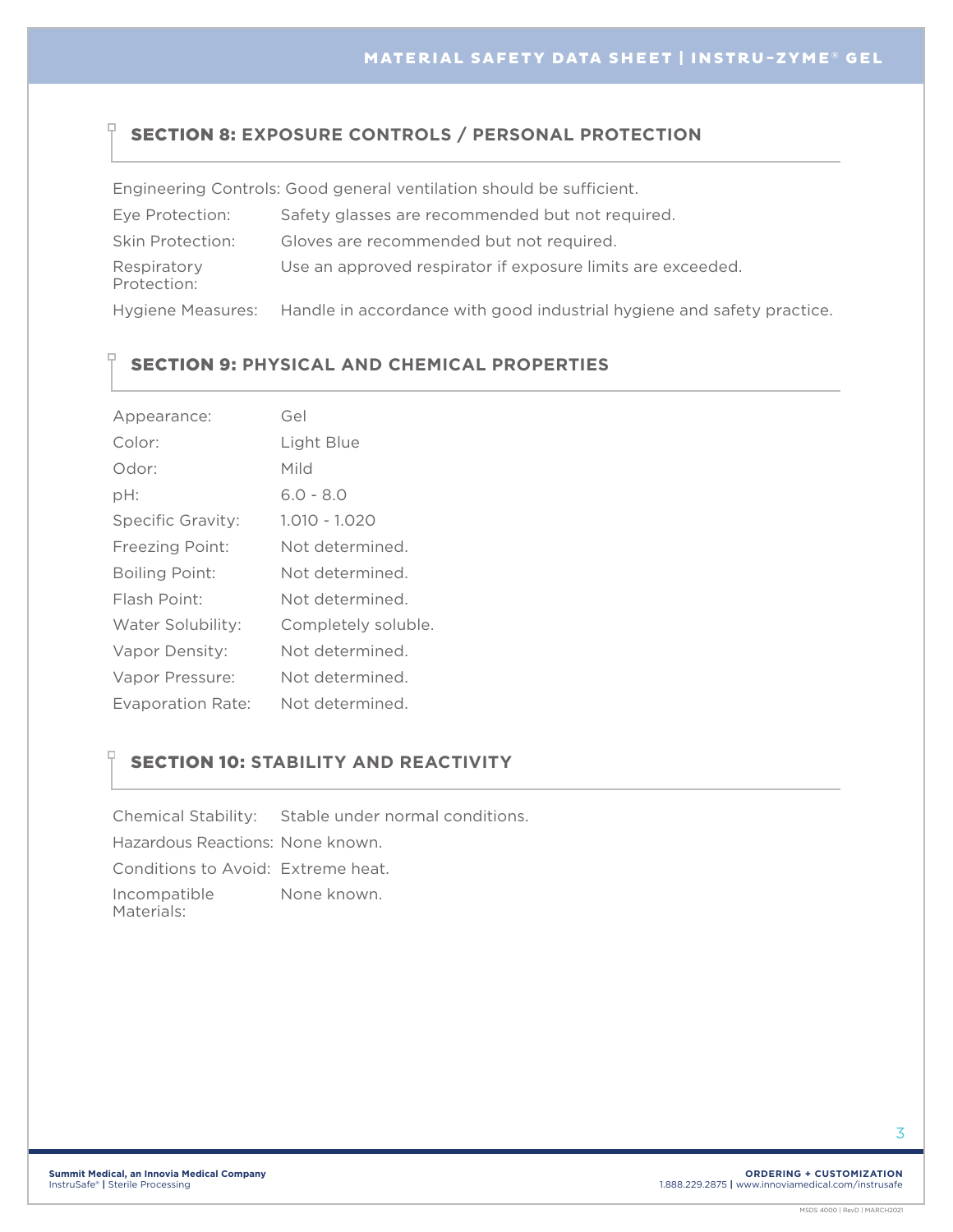### SECTION 11: **TOXICOLOGICAL INFORMATION**

| Likely Routes of<br>Potential Health<br>Effects: | Inhalation, eye contact and skin contact.                   |
|--------------------------------------------------|-------------------------------------------------------------|
| Eyes:                                            | Health injuries are not known or expected under normal use. |
| Skin:                                            | Health injuries are not known or expected under normal use. |
| Inhalation:                                      | May cause allergic respiratory reaction.                    |
| Chronic Exposure:                                | Health injuries are not known or expected under normal use. |

### SECTION 12: **ECOLOGICAL INFORMATION**

| Ecotoxicity:      | Not determined. |
|-------------------|-----------------|
| Biodegradability: | Not determined. |
| Bioaccumulation:  | Not determined. |

ņ

□

 $\Box$ 

#### $\Box$ SECTION 13: **DISPOSAL CONSIDERATIONS**

Waste Disposal: Dispose of in accordance with local, state and federal regulations.

### SECTION 14: **TRANSPORT INFORMATION**

| Land Transport<br>$(DOT)$ :  | Not dangerous goods. |
|------------------------------|----------------------|
| Sea Transport<br>(IMDG/IMO): | Not dangerous goods. |
| Air Transport<br>$(IATA)$ :  | Not dangerous goods. |

### SECTION 15: **REGULATORY INFORMATION**

| <b>TSCA Inventory:</b>    | All components are listed.                                  |
|---------------------------|-------------------------------------------------------------|
| CERCLA:                   | Does not contain any components with reportable quantities. |
| <b>SARA 302:</b>          | None.                                                       |
| SARA 311/312<br>Hazards:  | Acute health hazard.                                        |
| California Prop 65: None. |                                                             |